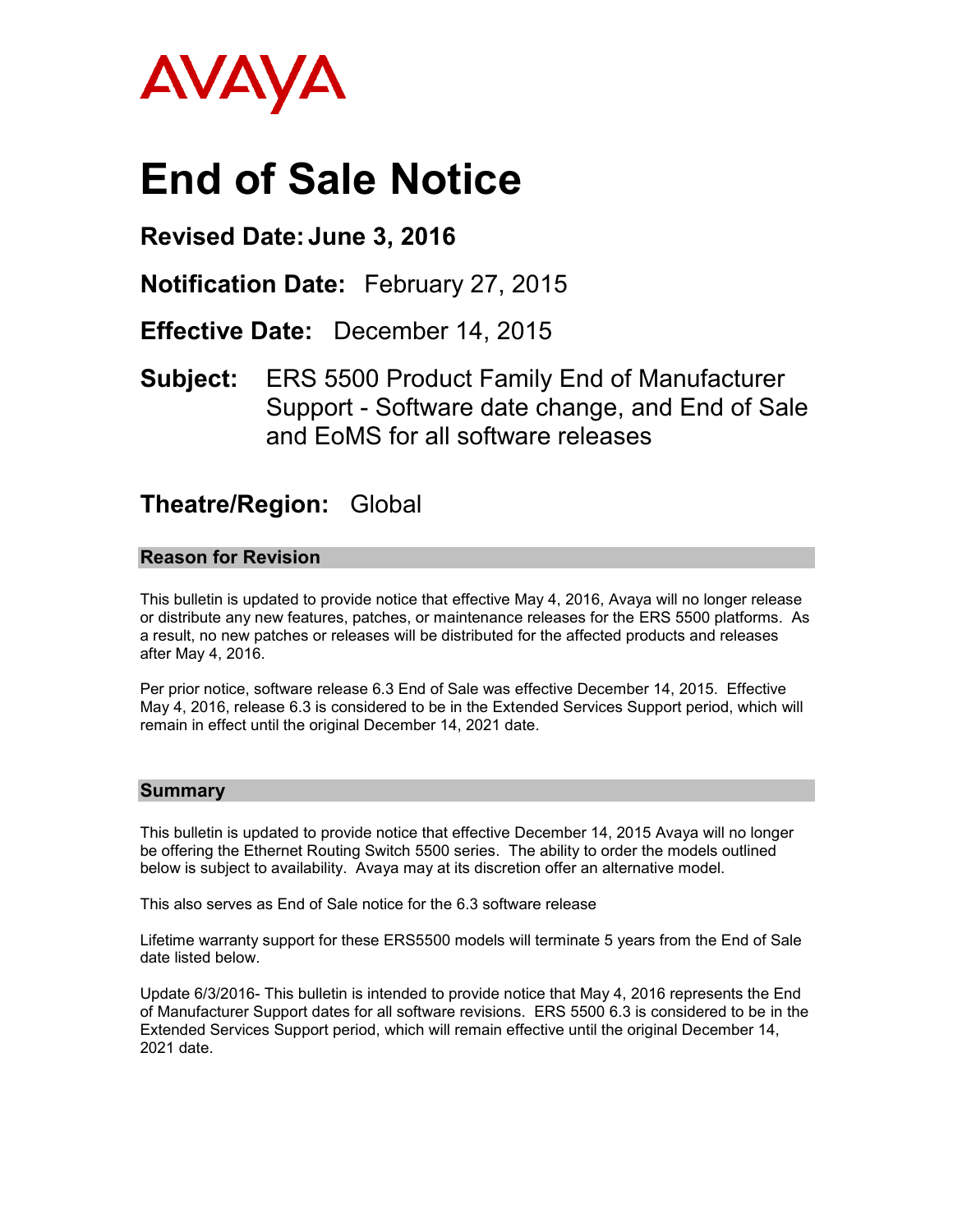

## **Mitigation Strategy**

The feature compatible successors to the ERS 5500 platforms are the ERS5900 platforms, which are now generally available. The ERS5900 platforms support advanced functionality such as SPF+ (10G), 802.11at (PoE+), and Avaya Shortest Path Bridging, which is not supported in the ERS 5500.

Note that the ERS5900 platforms will not stack with the ERS5500. Customers needing to expand existing networks may look to deploy new stacks using ERS5900 platforms, while consolidating existing ERS5500 platforms into existing stacks.

Ultimately customers should work with their Avaya representative to determine the optimal solution to meet their networking needs.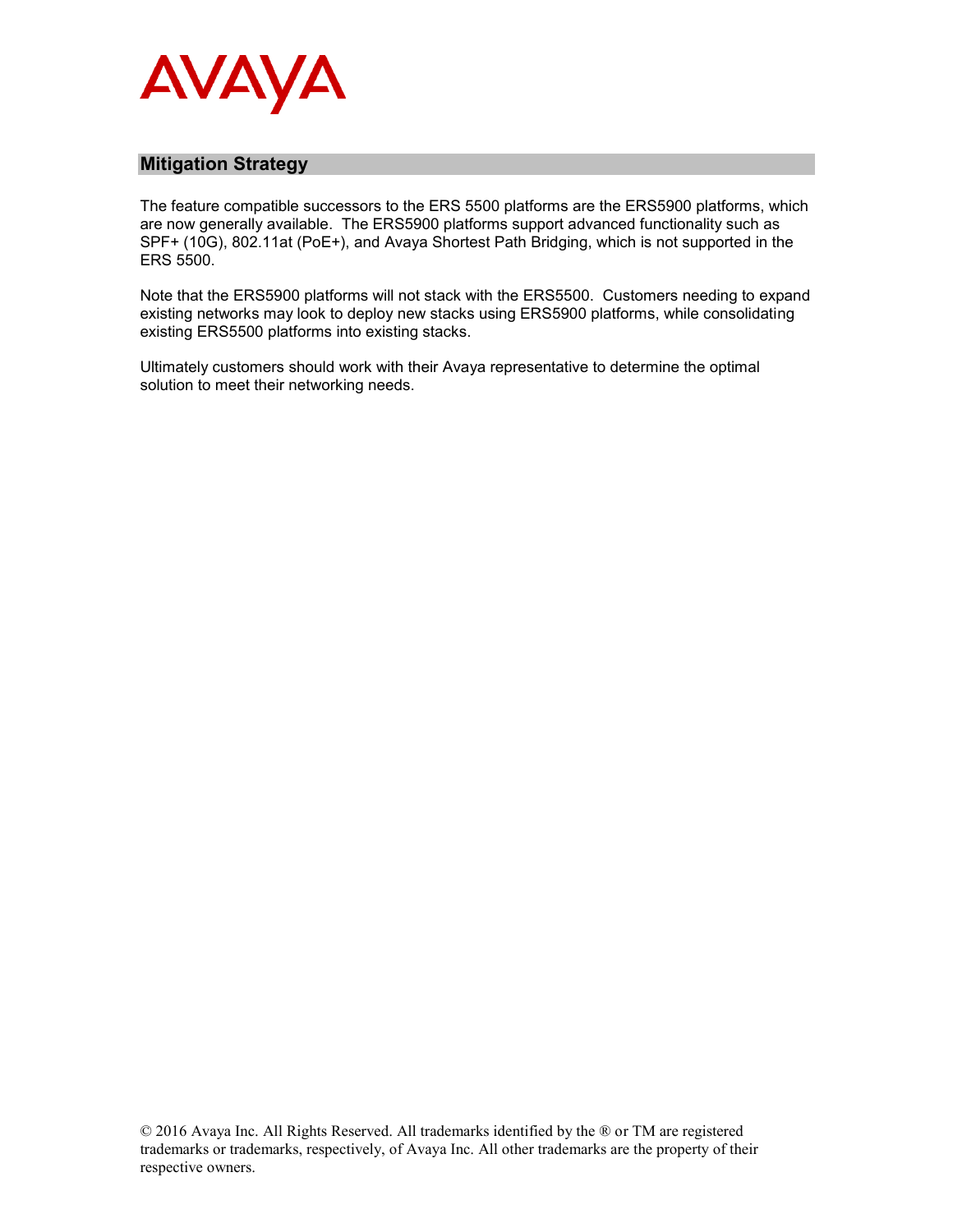

## **Discontinued Order Codes**

#### **Discontinued Order Codes**

| Order Code   | Description                                                                                                                                                                                                                                                     |
|--------------|-----------------------------------------------------------------------------------------------------------------------------------------------------------------------------------------------------------------------------------------------------------------|
| AL1001A05-E5 | Ethernet Routing Switch 5520-48T-PWR with 48 10/100/1000 IEEE 802.3af Power over<br>Ethernet ports plus 4 SFP ports and a 1.5 foot Stacking Cable. Includes Base Software<br>License Kit (See Note 1). (EUED RoHS 5/6 compliant). No Power Cord.                |
| AL1001B05-E5 | Ethernet Routing Switch 5520-48T-PWR with 48 10/100/1000 IEEE 802.3af Power over<br>Ethernet ports plus 4 SFP ports and a 1.5 foot Stacking Cable. Includes Base Software<br>License Kit (See Note 1). (EUED RoHS 5/6 compliant). Includes EU Power Cord.       |
| AL1001C05-E5 | Ethernet Routing Switch 5520-48T-PWR with 48 10/100/1000 IEEE 802.3af Power over<br>Ethernet ports plus 4 SFP ports & 1.5ft Stacking Cable. Includes Base S/W Lic Kit (See Note<br>1). (EUED RoHS 5/6 compliant). Includes power cord used in the UK & Ireland. |
| AL1001D05-E5 | Ethernet Routing Switch 5520-48T-PWR with 48 10/100/1000 IEEE 802.3af Power over<br>Ethernet ports plus 4 SFP ports & 1.5 foot Stacking Cable. Includes Base Software License<br>Kit (See Note 1) (EUED RoHS 5/6 compliant). Includes power cord used in Japan. |
| AL1001E05-E5 | Ethernet Routing Switch 5520-48T-PWR with 48 10/100/1000 IEEE 802.3af Power over<br>Ethernet ports plus 4 SFP ports & 1.5ft Stacking Cable. Includes Base Software License Kit<br>(See Note 1). (EUED RoHS 5/6 compliant) Includes North American power cord.   |
| AL1001F05-E5 | Ethernet Routing Switch 5520-48T-PWR with 48 10/100/1000 IEEE 802.3af Power over<br>Ethernet ports plus 4 SFP ports & 1.5ft Stacking Cable. Includes Base S/W Lic Kit (See Note<br>1) (EUED RoHS 5/6 compliant). Includes Australia/NZ power cord.              |
| AL1001A06-E5 | Ethernet Routing Switch 5520-24T-PWR with 24 10/100/1000 IEEE 802.3af Power over<br>Ethernet ports plus 4 SFP ports and a 1.5 foot Stacking Cable. Includes Base Software<br>License Kit (See Note 1). (EUED RoHS 5/6 compliant). No Power Cord.                |
| AL1001B06-E5 | Ethernet Routing Switch 5520-24T-PWR with 24 10/100/1000 IEEE 802.3af Power over<br>Ethernet ports plus 4 SFP ports and a 1.5 foot Stacking Cable. Includes Base Software<br>License Kit (See Note 1). (EUED RoHS 5/6 compliant). Includes EU Power Cord.       |
| AL1001C06-E5 | Ethernet Routing Switch 5520-24T-PWR with 24 10/100/1000 IEEE 802.3af Power over<br>Ethernet ports plus 4 SFP ports & 1.5ft Stacking Cable. Includes Base S/W Lic Kit (See Note<br>1) (EUED RoHS 5/6 compliant). Includes power cord used in the UK & Ireland.  |
| AL1001D06-E5 | Ethernet Routing Switch 5520-24T-PWR with 24 10/100/1000 IEEE 802.3af Power over<br>Ethernet ports plus 4 SFP ports & 1.5ft Stacking Cable. Includes Base Software License Kit<br>(See Note 1). (EUED RoHS 5/6 compliant). Includes power cord used in Japan.   |
| AL1001E06-E5 | Ethernet Routing Switch 5520-24T-PWR with 24 10/100/1000 IEEE 802.3af Power over<br>Ethernet ports plus 4 SFP ports & 1.5ft Stacking Cable. Includes Base Software License Kit<br>(See Note 1). (EUED RoHS 5/6 compliant). Includes North American power cord.  |
| AL1001F06-E5 | Ethernet Routing Switch 5520-24T-PWR with 24 10/100/1000 IEEE 802.3af Power over<br>Ethernet ports plus 4 SFP ports & 1.5ft Stacking Cable. Includes Base S/W Lic Kit (See Note<br>1). (EUED RoHS 5/6 compliant). Includes Australian/NZ power cord.            |
| AL1001A07-E5 | Ethernet Routing Switch 5530-24TFD Stackable Switch (24 10/100/1000BaseT ports, 12<br>shared SFP ports, 2 XFP 10 Gig ports, and a 1.5 foot Stacking Cable. Includes Base<br>Software License Kit (See Note 1). (EUED RoHS 5/6 compliant). No Power Cord.        |

© 2016 Avaya Inc. All Rights Reserved. All trademarks identified by the ® or TM are registered trademarks or trademarks, respectively, of Avaya Inc. All other trademarks are the property of their respective owners.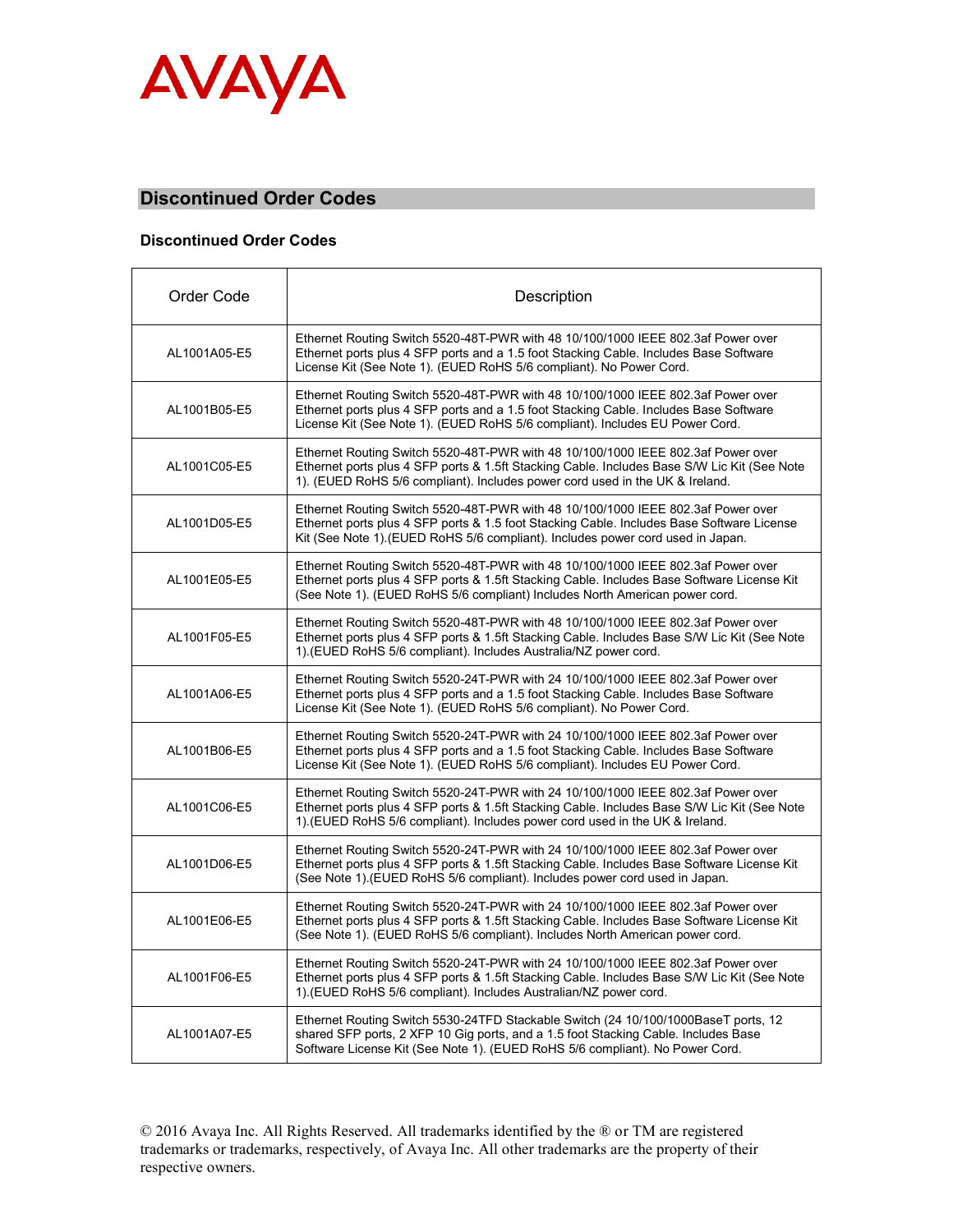

| AL1001B07-E5 | Ethernet Routing Switch 5530-24TFD Stackable Switch (24 10/100/1000BaseT ports, 12<br>shared SFP ports, 2 XFP 10 Gig ports & 1.5 ft Stacking Cable. Includes Base Software<br>License Kit (See Note 1). (EUED RoHS 5/6 compliant). Includes European Shuko pwr cord.  |
|--------------|-----------------------------------------------------------------------------------------------------------------------------------------------------------------------------------------------------------------------------------------------------------------------|
| AL1001C07-E5 | Ethernet Routing Switch 5530-24TFD Stackable Switch (24 10/100/1000BaseT ports, 12<br>shared SFP ports, 2 XFP 10 Gig ports & 1.5 ft Stacking Cable. Includes Base Software<br>License Kit (See Note 1). (EUED RoHS 5/6 compliant). Includes UK/Ireland power cord.    |
| AL1001D07-E5 | Ethernet Routing Switch 5530-24TFD Stackable Switch (24 10/100/1000BaseT ports, 12<br>shared SFP ports, 2 XFP 10 Gig ports & 1.5ft Stacking Cable. Includes Base Software<br>License Kit (See Note 1). (EUED RoHS 5/6 compliant). Includes Japan power cord.          |
| AL1001E07-E5 | Ethernet Routing Switch 5530-24TFD Stackable Switch (24 10/100/1000BaseT ports, 12<br>shared SFP ports, 2 XFP 10 Gig ports, & 1.5 foot Stacking Cable. Includes Base Software Lic<br>Kit (See Note 1). (EUED RoHS 5/6 compliant). Includes North American power cord. |
| AL1001F07-E5 | Ethernet Routing Switch 5530-24TFD Stackable Switch (24 10/100/1000BaseT ports, 12<br>shared SFP ports, 2 XFP 10 Gig ports & 1.5ft Stacking Cable. Includes Base S/W Lic Kit (See<br>Note 1). (EUED RoHS 5/6 compliant). Includes Aust/NZ pwr cord.                   |
| AL2011013-E6 | Console cable for use with Ethernet Switches and Ethernet Routing Switches. (EUED RoHS<br>6/6 compliant).                                                                                                                                                             |
| AL2018009-E6 | 5500-SRC Stacking Cable (3 feet). For the Ethernet Routing Switch 5510-48T, 5510-24T,<br>5520-48T-PWR, 5520-24T-PWR, and 5530-24TFD only. (EUED RoHS 6/6 compliant)                                                                                                   |
| AL2018011-E6 | 5500-SSC Stacking Cable (1.5 feet). For the Ethernet Routing Switch 5510-48T, 5510-24T,<br>5520-48T-PWR, 5520-24T-PWR, and 5530-24TFD only. (EUED RoHS 6/6 compliant)                                                                                                 |
| AL2018013-E6 | 5500-SSC Stacking Cable (10 feet). For the Ethernet Routing Switch 5510-48T, 5510-24T,<br>5520-48T-PWR, 5520-24T-PWR, and 5530-24TFD only. (EUED RoHS 6/6 compliant)                                                                                                  |
| AL2018014-E6 | 5500-SSC Stacking Cable (5 meter/16.4 feet). For the Ethernet Routing Switch 5510-48T,<br>5510-24T, 5520-48T-PWR, 5520-24T-PWR, and 5530-24TFD only. (EUED RoHS 6/6<br>compliant)                                                                                     |
| AL2011010-E6 | Rack Mount Kit for Ethernet Routing Switch 5510-24T, 5510-48T, 5520-24T-PWR and 5520-<br>48T-PWR (EUED RoHS 6/6 Compliant)                                                                                                                                            |

## **Schedule**

| End of Sale Date (last day to order)***               | December 14, 2015 |
|-------------------------------------------------------|-------------------|
| End of Manufacturer Support for SOFTWARE *            | May 4, 2016       |
| End of Manufacturer Support for HARDWARE *            | December 14, 2018 |
| Last day to purchase system expansions                | <b>NA</b>         |
| Last day to purchase a new Avaya services contract ** | December 14, 2020 |
| Targeted End of Services Support (note 1)             | December 14, 2021 |

*\* Per Avaya Product Lifecycle Policy except as noted in this bulletin.*

*\*\*Avaya Services may revise the Target End of Services Support date and new service contract purchase date based on the availability of quality repair parts and/or technical support expertise. Customers should always consult any available product Services Support Notices for final information on product supportability. \*\*\*While supplies last.*

© 2016 Avaya Inc. All Rights Reserved. All trademarks identified by the ® or TM are registered trademarks or trademarks, respectively, of Avaya Inc. All other trademarks are the property of their respective owners.